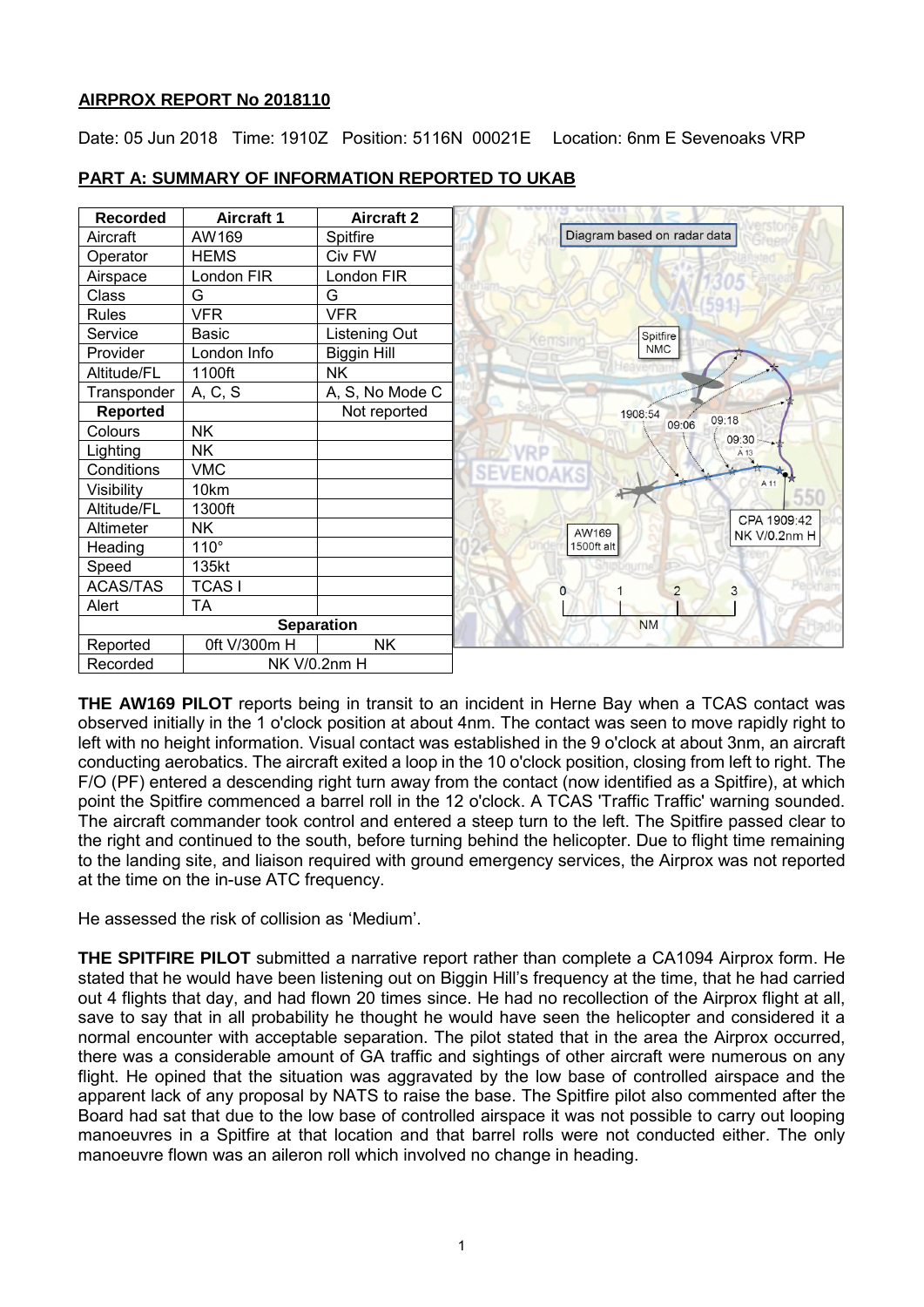# **Factual Background**

The weather at Biggin Hill was recorded as follows: METAR EGKB 051920Z 07006KT 040V100 9999 FEW021 13/11 Q1016=

# **Analysis and Investigation**

# **CAA ATSI**

The AW169 pilot was in transit to the Herne Bay area in receipt of a Basic Service with London Information. The Spitfire pilot was carrying out aerobatics up to 17nm east-southeast of Biggin Hill, whilst in receipt of a Basic Service from Biggin Hill.

Neither pilot received Traffic Information on the other; however, neither the London FISO nor the Biggin Hill controller were providing an Air Traffic Service using surveillance equipment, and neither would have been aware of traffic not on their frequency.

# **Analysis and Investigation**

# **UKAB Secretariat**

The AW169 and Spitfire pilots shared an equal responsibility for collision avoidance and not to operate in such proximity to other aircraft as to create a collision hazard<sup>[1](#page-1-0)</sup>. If the incident geometry is considered as converging then the Spitfire pilot was required to give way to the AW169 and to avoid passing over, under or in front of the other, unless it passes well clear and takes into account the effect of aircraft wake turbulence<sup>[2](#page-1-1)</sup>.

#### **Summary**

An Airprox was reported when an AW169 and a Spitfire flew into proximity at 1910hrs on Tuesday 5<sup>th</sup> June 2018. Both pilots were operating under VFR in VMC, the AW169 pilot in receipt of a Basic Service from London Information and the Spitfire pilot probably listening out on the Biggin Hill frequency.

# **PART B: SUMMARY OF THE BOARD'S DISCUSSIONS**

Information available consisted of reports from both pilots, radar photographs/video recordings and a report from the appropriate ATC authority.

Members noted that both pilots were operating in a busy area and that neither was in receipt of an Air Traffic Service that could improve their SA with regard to other aircraft in the vicinity. The Board noted that the AW169 pilot was greatly assisted by his TCAS, the indications from which enabled an early visual sighting at a reported range of 3nm. Some members wondered how the aircraft could then subsequently be allowed to close to a range of 0.2nm but acknowledged that the requirements of SERA.3210 (Right of way, converging) result in the aircraft on the right (the AW169) being required to maintain heading and speed, at least until the equal responsibility for collision avoidance becomes apparent. There was a fine line between 'watching and waiting' and reacting to an aircraft approaching whose pilot may not have seen your aircraft. In the event, it appeared that the Spitfire pilot's aerobatic manoeuvres had resulted in the AW169 pilot being unsure of an effective course of action, both laterally and vertically.

Members noted that it was for the Spitfire pilot to give way to the AW169, and that the recorded lateral separation of 0.2nm (reported as being at the same level) indicated that the Spitfire pilot may not have seen the helicopter; however, they could not definitively say that this was the case given the Spitfire pilot's uncertainty in this respect. As a result, in discussing cause and risk they felt that the incident

l

<span id="page-1-0"></span><sup>1</sup> SERA.3205 Proximity.

<span id="page-1-1"></span><sup>2</sup> SERA.3210 Right-of-way (c)(2) Converging.